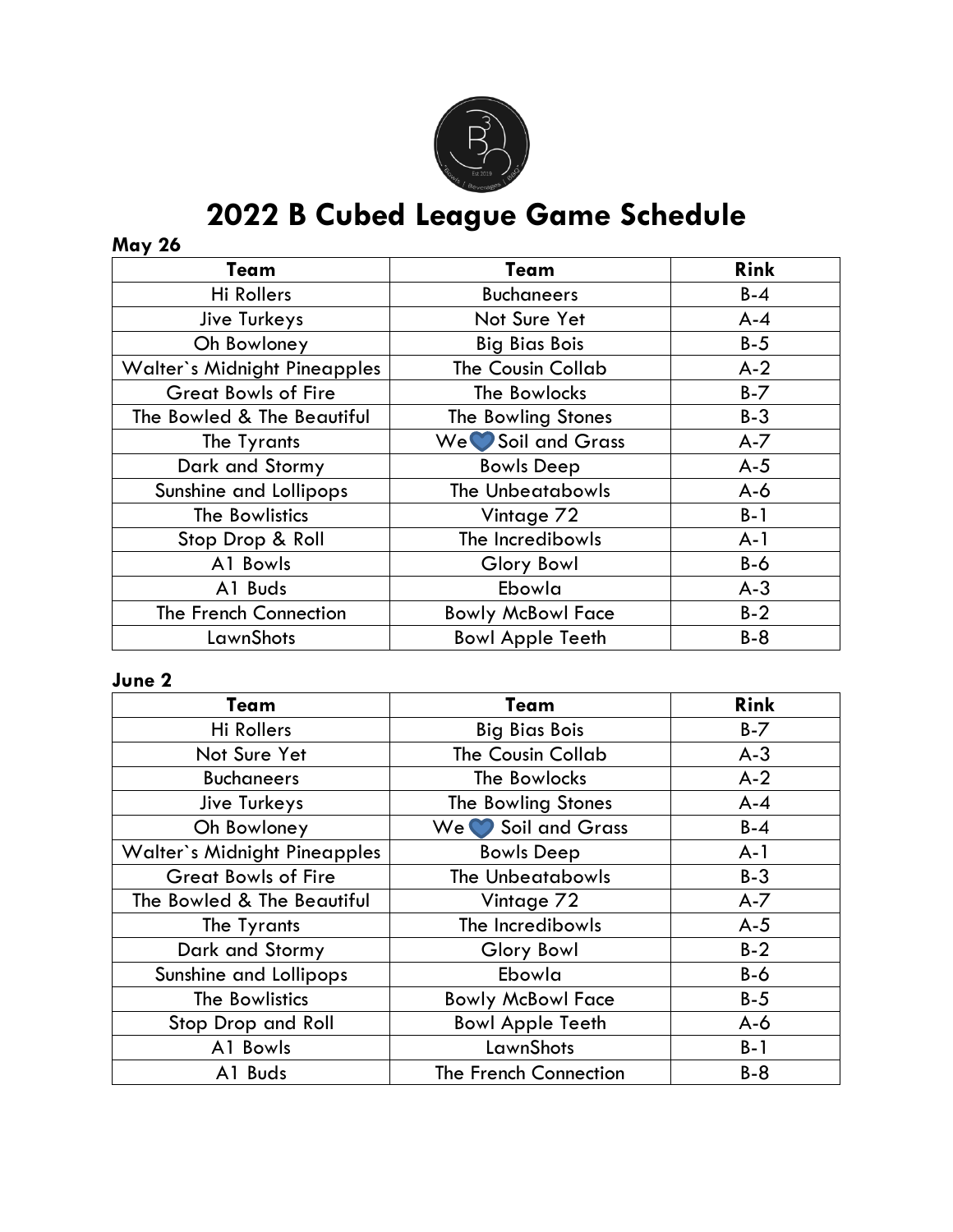#### **June 9**

| Team                                | Team                     | <b>Rink</b> |
|-------------------------------------|--------------------------|-------------|
| Hi Rollers                          | The Bowlocks             | $A-1$       |
| <b>The Cousin Collab</b>            | The Bowling Stones       | $A-5$       |
| <b>Big Bias Bois</b>                | We Soil and Grass        | $A - 4$     |
| Not Sure Yet                        | <b>Bowls Deep</b>        | $A-2$       |
| <b>Buchaneers</b>                   | The Unbeatabowls         | $A-3$       |
| Jive Turkeys                        | Vintage 72               | $A-6$       |
| Oh Bowloney                         | The Incredibowls         | $B-3$       |
| <b>Walter's Midnight Pineapples</b> | Glory Bowl               | $B-2$       |
| <b>Great Bowls of Fire</b>          | Ebowla                   | $B-1$       |
| The Bowled & The Beautiful          | <b>Bowly McBowl Face</b> | $A - 7$     |
| The Tyrants                         | <b>Bowl Apple Teeth</b>  | $B - 7$     |
| Dark and Stormy                     | LawnShots                | $B-6$       |
| Sunshine and Lollipops              | The French Connection    | $B - 4$     |
| The Bowlistics                      | A1 Buds                  | $B-5$       |
| Stop Drop and Roll                  | A1 Bowls                 | $B-8$       |

#### **June 16**

| Team                                | Team                     | <b>Rink</b> |
|-------------------------------------|--------------------------|-------------|
| <b>Bowls Deep</b>                   | <b>Hi Rollers</b>        | $A - 4$     |
| We Soil and Grass                   | The Unbeatabowls         | $A-2$       |
| The Bowling Stones                  | Vintage 72               | $A-3$       |
| The Bowlocks                        | The Incredibowls         | $B-2$       |
| <b>The Cousin Collab</b>            | Glory Bowl               | $A-1$       |
| <b>Big Bias Bois</b>                | Ebowla                   | $A-5$       |
| Not Sure Yet                        | <b>Bowly McBowl Face</b> | $A-6$       |
| <b>Buchaneers</b>                   | <b>Bowl Apple Teeth</b>  | $B-5$       |
| Jive Turkeys                        | LawnShots                | $B-4$       |
| Oh Bowloney                         | The French Connection    | $B - 7$     |
| <b>Walter's Midnight Pineapples</b> | A1 Buds                  | $B-6$       |
| <b>Great Bowls of Fire</b>          | A1 Bowls                 | $B-8$       |
| The Bowled & The Beautiful          | Stop Drop and Roll       | $B-1$       |
| The Tyrants                         | The Bowlistics           | $B-3$       |
| Dark and Stormy                     | Sunshine and Lollipops   | $A - 7$     |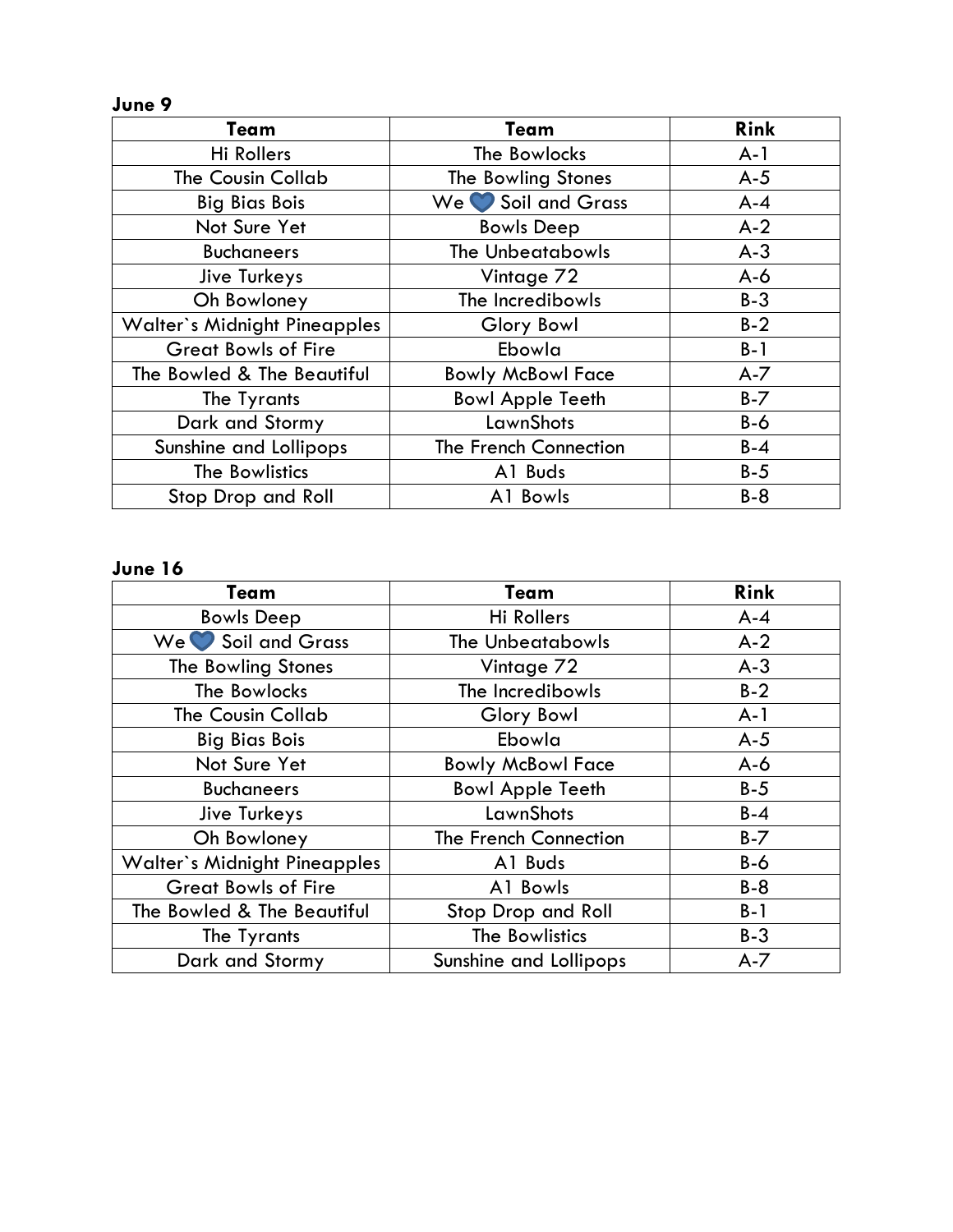## **June 23**

| Team                                | Team                     | <b>Rink</b> |
|-------------------------------------|--------------------------|-------------|
| Vintage 72                          | Hi Rollers               | $A-1$       |
| The Unbeatabowls                    | The Incredibowls         | $B-1$       |
| <b>Bowls Deep</b>                   | Glory Bowl               | $A-6$       |
| Soil and Grass<br>We I              | Ebowla                   | $A - 7$     |
| The Bowling Stones                  | <b>Bowly McBowl Face</b> | $B-3$       |
| The Bowlocks                        | <b>Bowl Apple Teeth</b>  | $A-3$       |
| <b>The Cousin Collab</b>            | LawnShots                | $A-5$       |
| <b>Big Bias Bois</b>                | The French Connection    | $A-2$       |
| Not Sure Yet                        | A1 Buds                  | $A - 4$     |
| <b>Buchaneers</b>                   | A1 Bowls                 | $B - 4$     |
| Jive Turkeys                        | Stop Drop and Roll       | $B-5$       |
| Oh Bowloney                         | The Bowlistics           | $B - 7$     |
| <b>Walter's Midnight Pineapples</b> | Sunshine and Lollipops   | $B-2$       |
| <b>Great Bowls of Fire</b>          | Dark and Stormy          | $B-6$       |
| The Bowled & The Beautiful          | The Tyrants              | $B-8$       |

## **June 30**

| Team                                | Team                       | <b>Rink</b> |
|-------------------------------------|----------------------------|-------------|
| <b>Hi Rollers</b>                   | The Incredibowls           | $A - 7$     |
| Vintage 72                          | Glory Bowl                 | $A-5$       |
| <b>The Unbeatabowls</b>             | Ebowla                     | $A-2$       |
| <b>Bowls Deep</b>                   | <b>Bowly McBowl Face</b>   | $B-5$       |
| We Soil and Grass                   | <b>Bowl Apple Teeth</b>    | $A-1$       |
| The Bowling Stones                  | The LawnShots              | $A - 4$     |
| The Bowlocks                        | The French Connection      | $A-6$       |
| The Cousin Collab                   | A1 Buds                    | $B-1$       |
| <b>Big Bias Bois</b>                | A1 Bowls                   | $B-2$       |
| Not Sure Yet                        | Stop Drop and Roll         | $A-3$       |
| <b>Buchaneers</b>                   | The Bowlistics             | $B - 7$     |
| Jive Turkeys                        | Sunshine and Lollipops     | $B-6$       |
| Oh Bowloney                         | Dark and Stormy            | $B-8$       |
| <b>Walter's Midnight Pineapples</b> | The Tyrants                | $B-4$       |
| <b>Great Bowls of Fire</b>          | The Bowled & The Beautiful | $B-3$       |